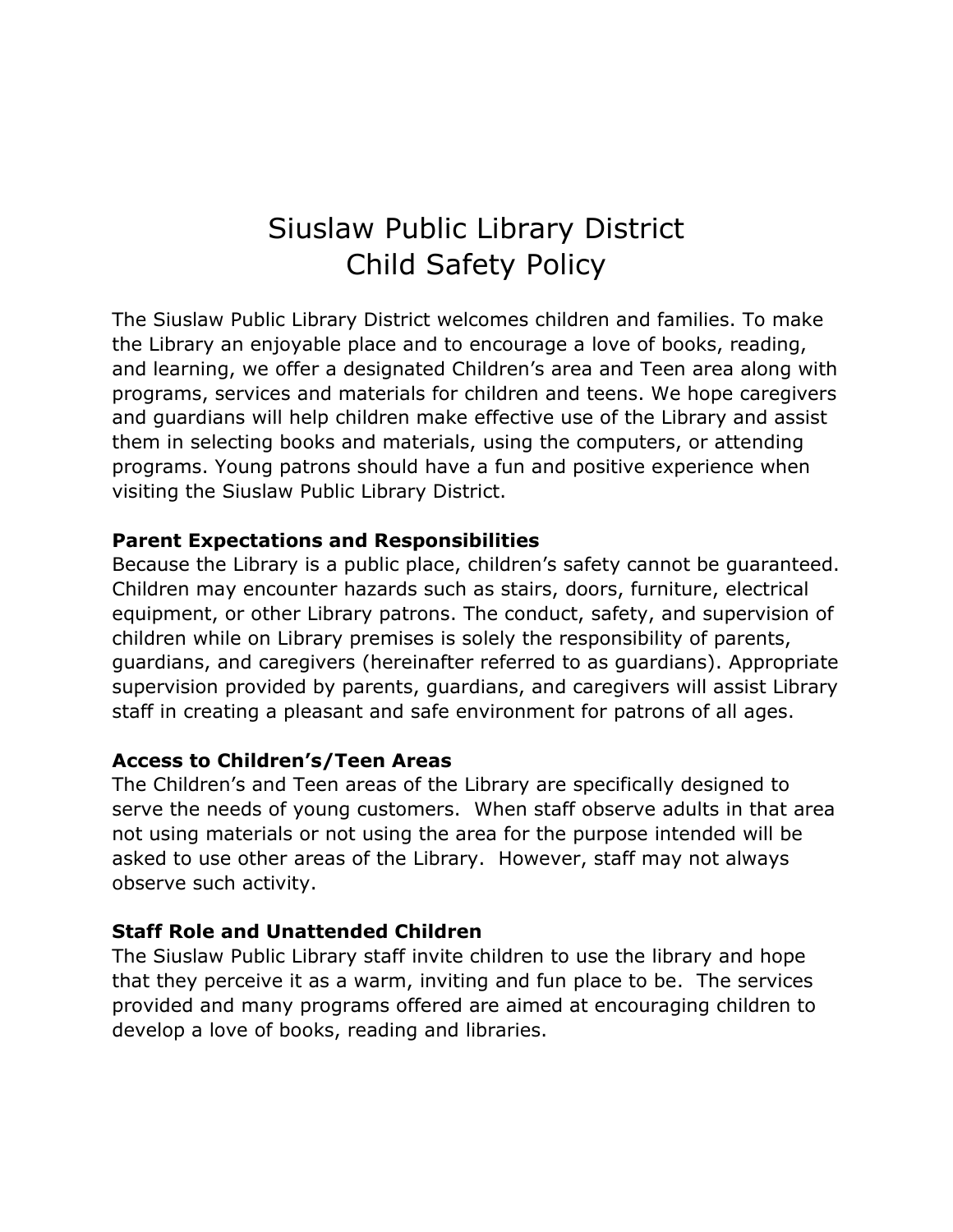Library staff cannot serve as caregivers. The staff is unable to determine if children are leaving the building with parents or a stranger. In addition, they cannot monitor children's activities outside the building on the grounds, in the parking lot or on the street.

For the protection and well-being of children who enjoy our library, the following policy has been established:

• Children age five (5) and younger must stay with and be supervised by a responsible caregiver in the library (including the restroom area) at all times.

- Caregivers of children between the ages of 6-9 are strongly encouraged to remain in the library.
- The library does not consider chaperones under the age of 16 to be responsible caregivers

• Persons responsible for children who have special needs related to physical or mental ability, disruptive behavior, emotional problems, lack of adequate attention span, or incomplete social skills, shall remain with their children at all times.

• Adults who bring their children with them when attending meetings in the library must make arrangements for supervision of their children.

• Parents or caregivers, not the library staff, are responsible for the behavior, safety and supervision of their children when using the library.

If staff members are concerned about the safety of a child or teen patron:

- a. Staff will try to locate the child's parent, guardian, or caregiver in the Library and express the Library's concern for the child's safety, and explain the Library's Child Safety Policy. If staff is unable to locate the parent, guardian, or caregiver in the Library, staff will make a concerted effort to contact the parent, guardian or caregiver to pick up the child. Staff will express the Library's concern for the child's safety and explain the Library's Child Safety Policy. If the parent, guardian, or caregiver cannot be located within a reasonable time, staff will call the Florence Police Department if in Florence, or the Lane County Sheriff's Office if in Mapleton.
- b. Staff will encourage any unattended child to contact his or her parent, guardian, or caregiver before closing time. If a parent, guardian, or caregiver cannot be reached or does not arrive within a reasonable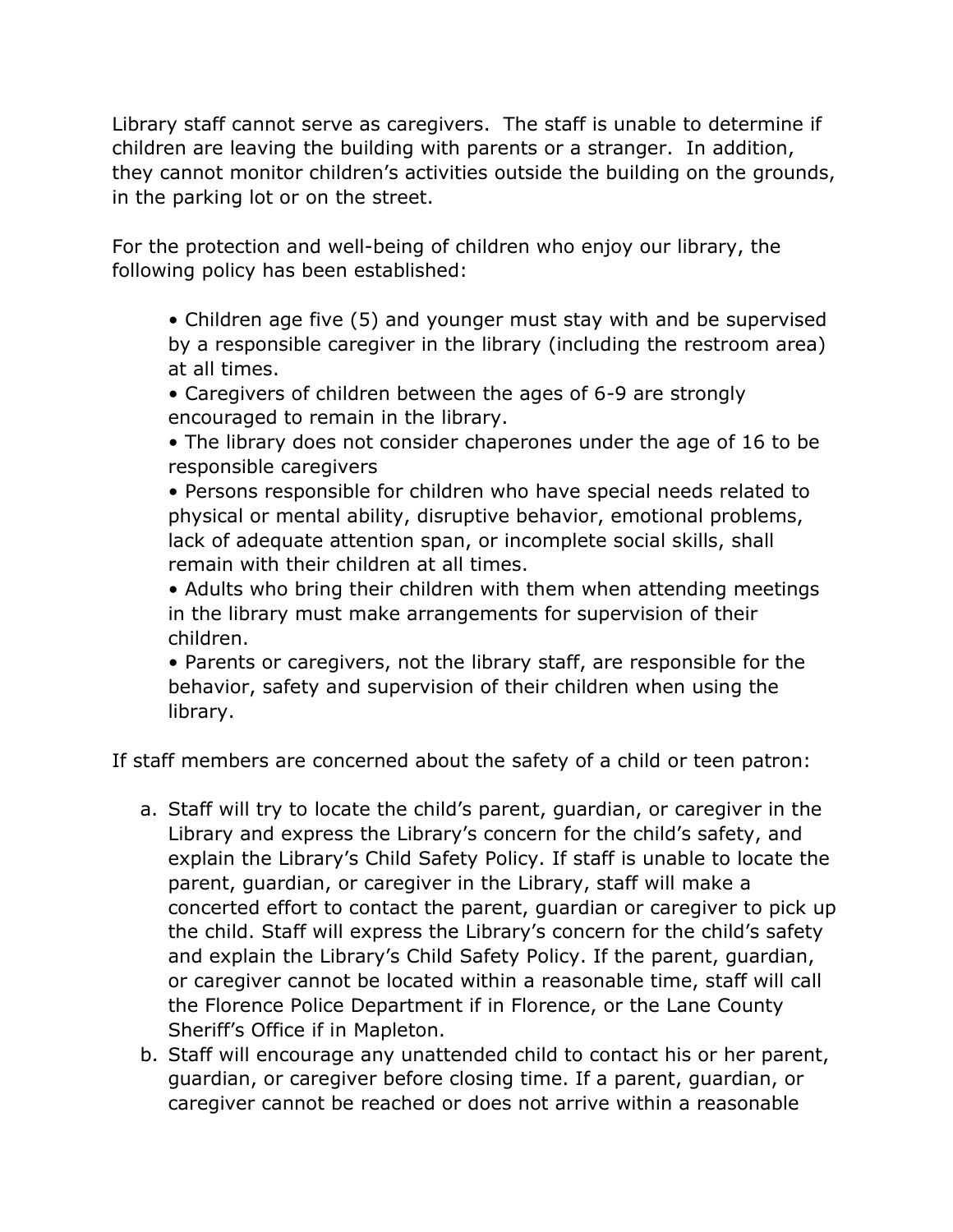time after closing, Library staff will call the Florence Police Department/Lane County Sheriff's Department to pick up the child. These same actions will be followed for emergency closures. Two staff members will remain with the child until the parent, guardian, caregiver or police arrive. Once the child is in the protective care of the Florence Police Department/Lane County Sheriff's Department, a note will be attached to the Library entrance or entrances, with the following information: "Unattended child is in the care of the Florence Police Department/Lane County Sheriff's Department." Neither the name of the child nor the name of the parent, guardian, or caregiver will be listed on the note.

c. Staff will not transport any child from the Library to another location.

# **Library Programs for Children and Teens**

The Library provides a number of programs specifically for children and teen, as well as programs for families. Programs for youth are almost exclusively held during library open hours, and the same guidelines about supervision apply as are outlined in the rest of this policy. Caregivers should be aware of when programs end, and may be contacted prior to a program's end if their child needs assistance or is not feeling well.

From time to time, teen programs may be offered when the Library is not open to the general public. This is a special opportunity for responsible, interested teens to make use of the Library space and resources. In these instances, at least two staff members will be present throughout the event. Additional information will be made available to anyone who asks using the sample form below.